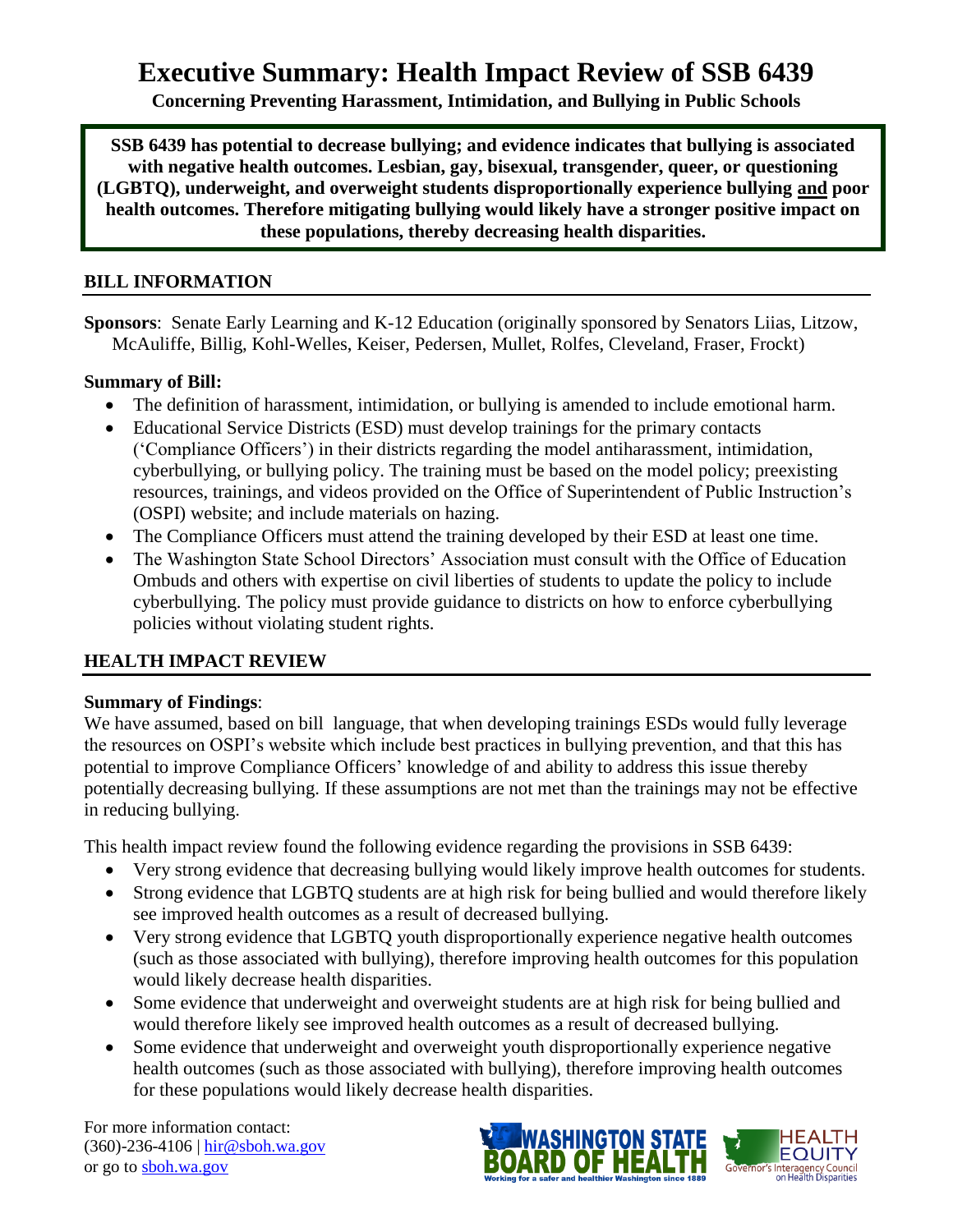# **Health Impact Review of SSB 6439**

**Concerning Preventing Harassment, Intimidation, and Bullying in Public Schools**

# **February 13, 2014**

Author: Sierra Rotakhina Contributor/Reviewer: Christy Hoff Reviewer: Michelle Davis Reviewer: Timothy Grisham

# **Contents**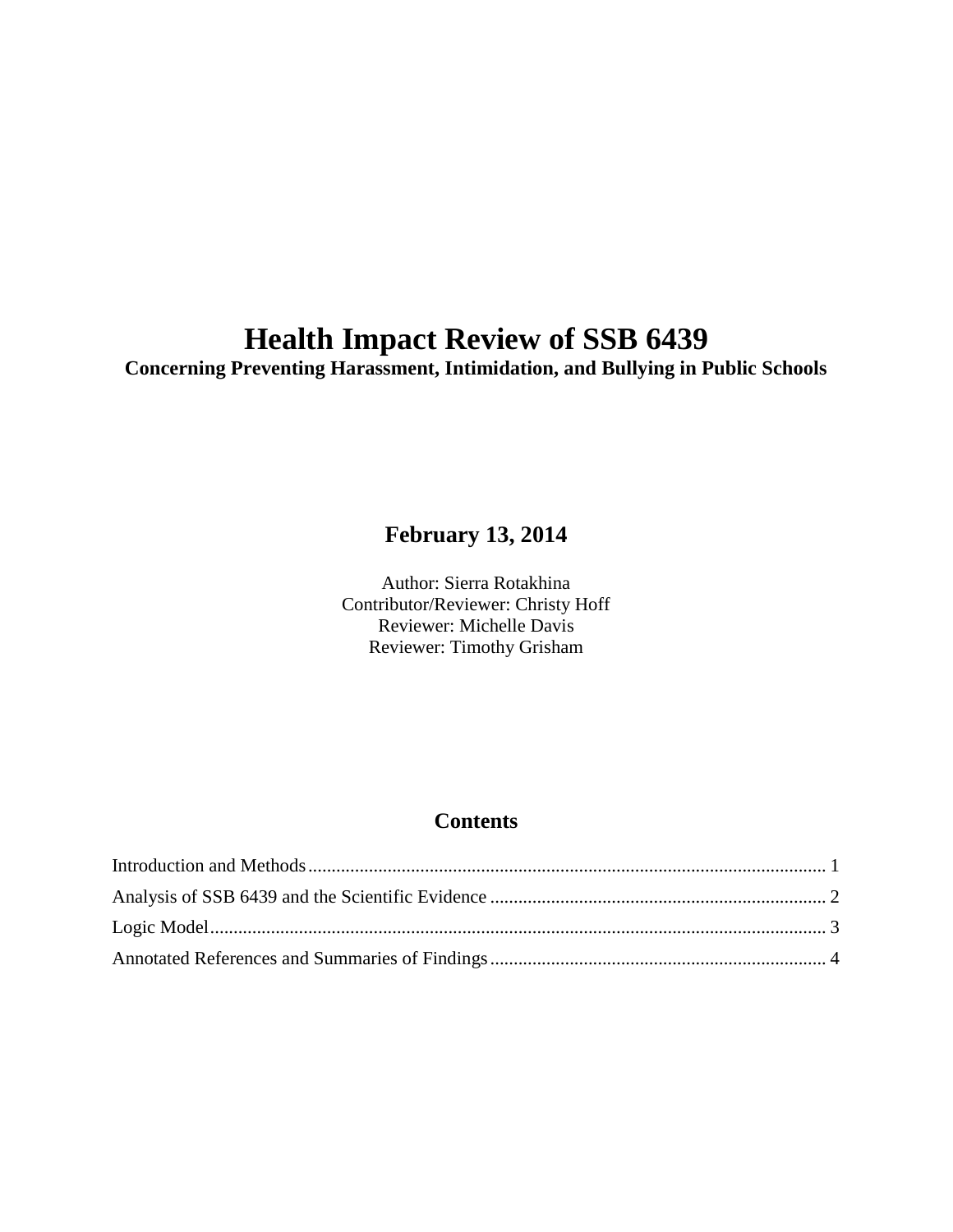# **Introduction and Methods**

<span id="page-2-0"></span>A health impact review is an analysis of how a proposed legislative or budgetary change will likely impact health and health disparities in Washington state [\(RCW 43.20.285\)](http://apps.leg.wa.gov/rcw/default.aspx?cite=43.20.285). For the purpose of this review 'health disparities' have been defined as the differences in disease, death, and other adverse health conditions that exist between populations [\(RCW 43.20.270\)](http://apps.leg.wa.gov/rcw/default.aspx?cite=43.20.270). This document provides summaries of the evidence analyzed by State Board of Health staff during the health impact review of Substitute Senate Bill 6439 [\(SSB 6439\)](http://apps.leg.wa.gov/billinfo/summary.aspx?bill=6439&year=2014).

Staff analyzed the content of SSB 6439 and created a logic model depicting possible pathways leading from the provisions of the bill to health outcomes. Staff consulted with experts on education and conducted objective reviews of the literature for each component of the pathway using databases including ERIC, PubMed, and Google Scholar.

The following pages provide:

- A detailed analysis of the bill including a summary of the bill and the logic model.
- Annotated references with summaries of the findings for each research question.

The logic model is presented both in text and through a flowchart (Figure 1). The logic model includes information on the strength of the evidence for each relationship. The strength-of-evidence has been defined using the following criteria:

- **Minimal evidence:** the literature review yielded only one study supporting the association, *or* the literature review yielded several studies supporting the association but also some studies which found no association or a negative relationship.
- **Some evidence:** the literature review yielded several studies supporting the association, but a large body of evidence was not established.
- **Strong evidence:** the literature review yielded a large body of evidence on the relationship (a majority of which supported the association) but the body of evidence contained some contradictory findings, did not incorporate the most robust study designs or data analysis, had significant but not meaningful results, or some combination of these. Any relationship where the language of the bill explicitly indicated that the work must be evidence-based was considered a strong connection.
- **Very strong evidence:** the literature review yielded a very large body of robust evidence supporting the association with few if any contradictory findings. The evidence indicates that the scientific community largely accepts the existence of the association.

In some cases the strength-of-evidence is limited because the body of evidence contains conflicting findings or poor study designs, and in other cases it is limited because the relationship has not been extensively researched. Therefore a classification of 'minimal' or 'some evidence' does not necessarily indicate that the relationship is not strong, but may rather indicate that it has not yet been studied. The summaries in the reference list provide further explanations behind the strength-of-evidence assigned to each relationship in the pathway, including details on the breadth and robustness of the literature.

This review was subject to time constraints, which allowed for only a preliminary search of the evidence. The annotated references are only a representation of the evidence and provide examples of current research. In many cases only a few review articles or meta-analyses are referenced. One article may cite or provide analysis of dozens of other articles. Therefore the number of references included in the bibliography does not necessarily reflect the strength-of-evidence. In addition, some articles provide evidence for more than one research question so they appear more than once in the reference list.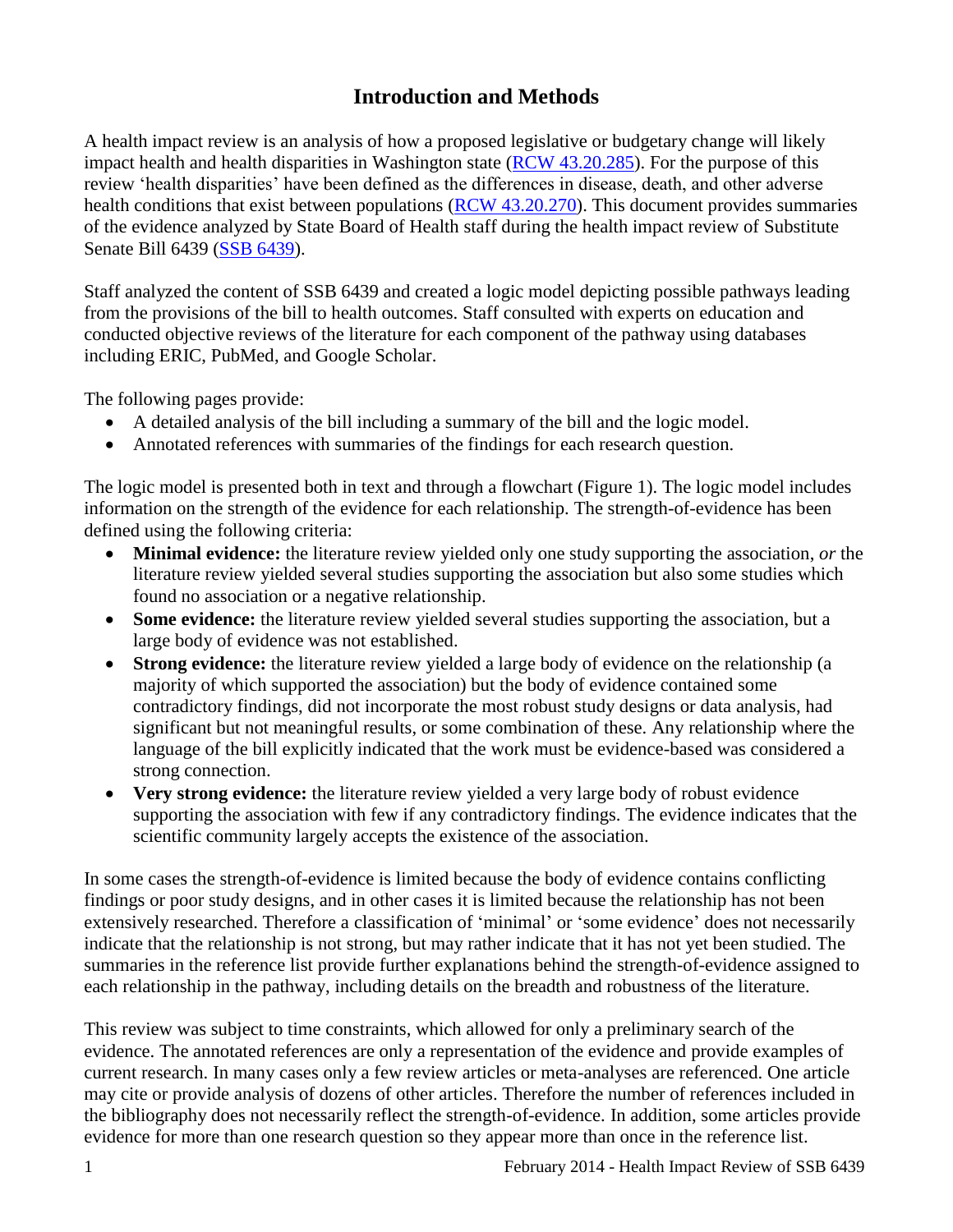# **Analysis of SSB 6439 and the Scientific Evidence**

# <span id="page-3-0"></span>*Summary of SSB 6439*

- The definition of harassment, intimidation, or bullying is amended to include emotional harm.
- Educational Service Districts (ESD) must develop trainings for the primary contacts ('Compliance Officers') in their districts regarding the model antiharassment, intimidation, cyberbullying, or bullying policy. The training must be based on the model policy; preexisting resources, trainings, and videos provided on the Office of Superintendent of Public Instruction's (OSPI) website; and include materials on hazing.
- The Compliance Officers must attend the training developed by their ESD at least one time.
- The Washington State School Directors' Association must consult with the Office of Education Ombuds and other organizations with expertise on the civil liberties of students to update the model policy as it relates to cyberbullying. The updated policy must provide guidance to school districts on how to enforce cyberbullying policies without violating student rights.

#### *Health impact of SSB 6439*

SSB 6439 has potential to decrease bullying; and evidence indicates that bullying is associated with negative health outcomes. Lesbian, gay, bisexual, transgender, queer, or questioning (LGBTQ), underweight, and overweight students disproportionally experience bullying **and** poor health outcomes. Therefore mitigating bullying would likely have a stronger positive impact on these populations, thereby decreasing health disparities.

#### *Pathways to health impacts*

The potential pathways leading from SSB 6439 to decreased health disparities are depicted in Figure 1. We have made the following assumptions based on the language in the provisions of the bill:

- The model policy, model procedure, and trainings would be updated to include emotional harm.
- The ESD trainings would fully leverage the resources provided on OSPI's website which include information on best practices in bullying prevention and references to evidence-based interventions. Incorporating these evidence-based components would help ensure that the trainings would increase the Compliance Officers' competency in mitigating bullying in schools.
- The Compliance Officers would use the knowledge and competencies that they acquire in the trainings to mitigate bullying by ensuring that the policies and procedures are enforced and by bringing best practices on bullying prevention back to their districts.

If these assumptions are not met than the trainings may not be effective in reducing bullying.

Evidence indicates that being bullied is associated with poor health outcomes.<sup>1-10</sup> Therefore decreasing bullying has potential to improve health outcomes for students, particularly for LGBTQ, underweight, and overweight youth who experience bullying (including cyberbullying) at higher rates than their peers. 11-20 Because these populations are also more likely to experience negative health outcomes such as those associated with being bullied (e.g. depression, suicide ideation or attempts), improving health outcomes for these student populations would likely lead to decreased health disparities.<sup>21-31</sup>

Due to time limitations, Board of Health staff only researched the primary connections between the provisions of the bill and decreased health disparities and did not explore the evidence for all possible pathways. For example, potential pathways that were not researched include:

- Evidence on what student populations are most likely to benefit from bill provisions intended to protect student rights during enforcement of cyberbullying policies.
- Evidence on the negative health impacts on those perpetrating and witnessing bullying.
- Evidence on the negative impacts of bullying on educational outcomes (such as school engagement and grades), and the pathways between educational outcomes and health.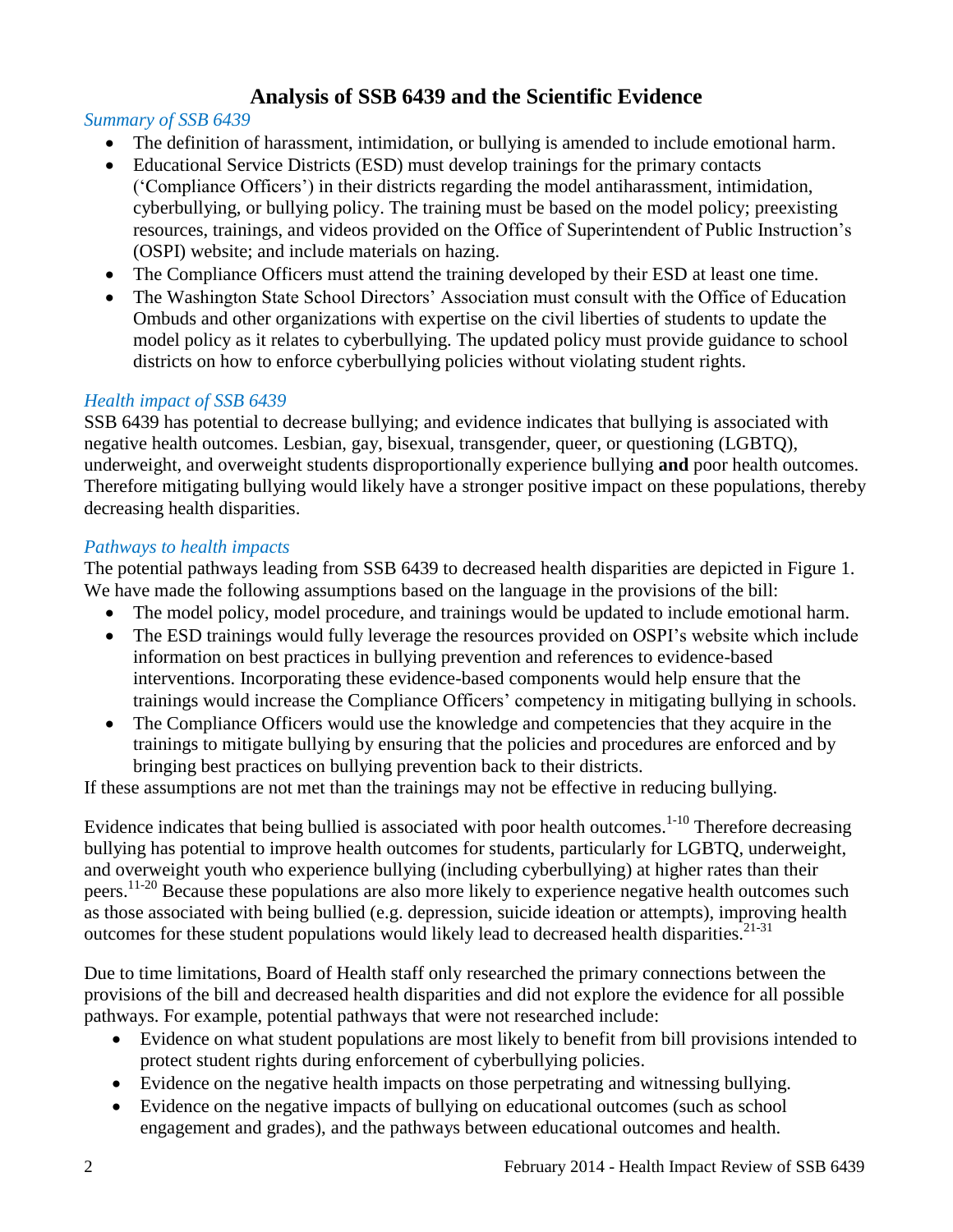# **Logic Model**

<span id="page-4-0"></span>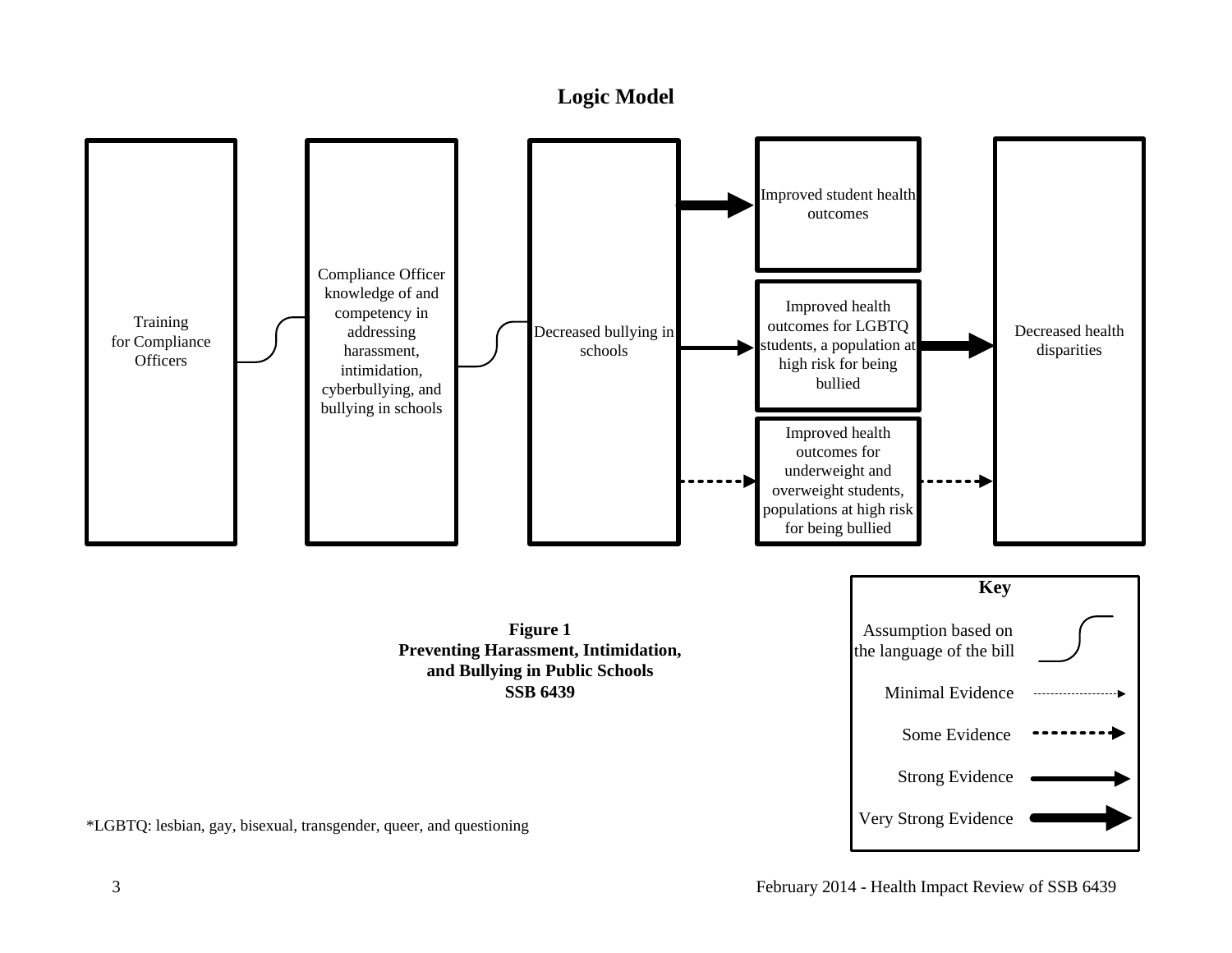# <span id="page-5-0"></span>**Evidence for how decreasing bullying in schools may improve student health outcomes**

# *Summary of findings*

There is a very large body of robust evidence indicating that all forms of bullying (e.g. physical, emotional, and cyberbullying) are associated with negative health outcomes such as depression, suicidal ideation and attempts, self-injury, unhealthy weight control behaviors, reduced physical activity, and substance use. Evidence indicates that there is also a link between bullying during adolescence and negative health and other outcomes as an adult including diagnosis with a serious physical illness, slow recovery from illness, perceived poor health, poor social relationship outcomes, and decreased levels of educational and financial attainment. Within this body of literature there are studies that have specifically examined the impacts of lesbian, gay, bisexual, transgender, queer or questioning (LGBTQ) specific victimization or homophobic bullying as well as weight-based bullying. Evidence indicates that these forms of bullying are also associated with negative health outcomes. Data from Washington state show that there are high rates of bullying (including cyberbullying and bullying based on perceived sexual orientation) in Washington state schools, and that this harassment is associated with negative health outcomes for Washington students. Note that while evidence was encountered during this review which highlighted the negative health impacts experienced by perpetrators of and witnesses to bullying, this health impact review focused on the impacts on victims of bullying due to time limitations. This indicates that decreasing bullying may result in positive health effects for most students, even those who are only peripherally involved in bullying.

#### *Annotated references*

1. **Benas JS, Uhrlass DJ, Gibb BE. Body dissatisfaction and weight-related teasing: A model of cognitive vulnerability to depression among women.** *Journal of Behavior Therapy and Experimental Psychiatry***. 2010; 41(4): 352-356.**

Benas et al. analyzed questionnaire data from 116 undergraduate women. The survey included questions from tools used to evaluate depression, body image, and teasing based on physical appearance. The researchers found that weight-related teasing was associated with increases in depressive symptoms among females with high levels of body dissatisfaction, but not among participants with low levels of body dissatisfaction. This relationship remained even after controlling for Body Mass Index (BMI), indicating that body size is only one of the contributors to depression and that teasing may have a mediating effect.

### **2. Bucchianeri MM, Eisenberg ME, Wall MM, Piran N, Neumark-Sztainer D. Multiple types of harassment: Associations with emotional well-being and unhealthy behaviors in adolescents.** *Journal of Adolescent Health***. 2014; 1-6.**

Bucchianeri et al. analyzed 2010 data from the Eating and Activity for Teens survey. This survey is administered to students in public middle and high schools in Minnesota  $(n=2,793)$ . The researchers found that, after controlling for age, race/ethnicity, BMI and socioeconomic status (SES), adolescents who reported being harassed had higher odds of substance use and self-harm behavior, lower self-esteem, lower body satisfaction, and greater symptoms of depression than their peers who did not report being harassed.

# **3. Burton CM, Marshal MP, Chisolm DJ, Sucato GS, Friedman MS. Sexual minorityrelated victimization as a mediator of mental health disparities in sexual minority youth: A longitudinal analysis.** *Journal of Youth and Adolescence***. 2013; 42(3): 394-402.**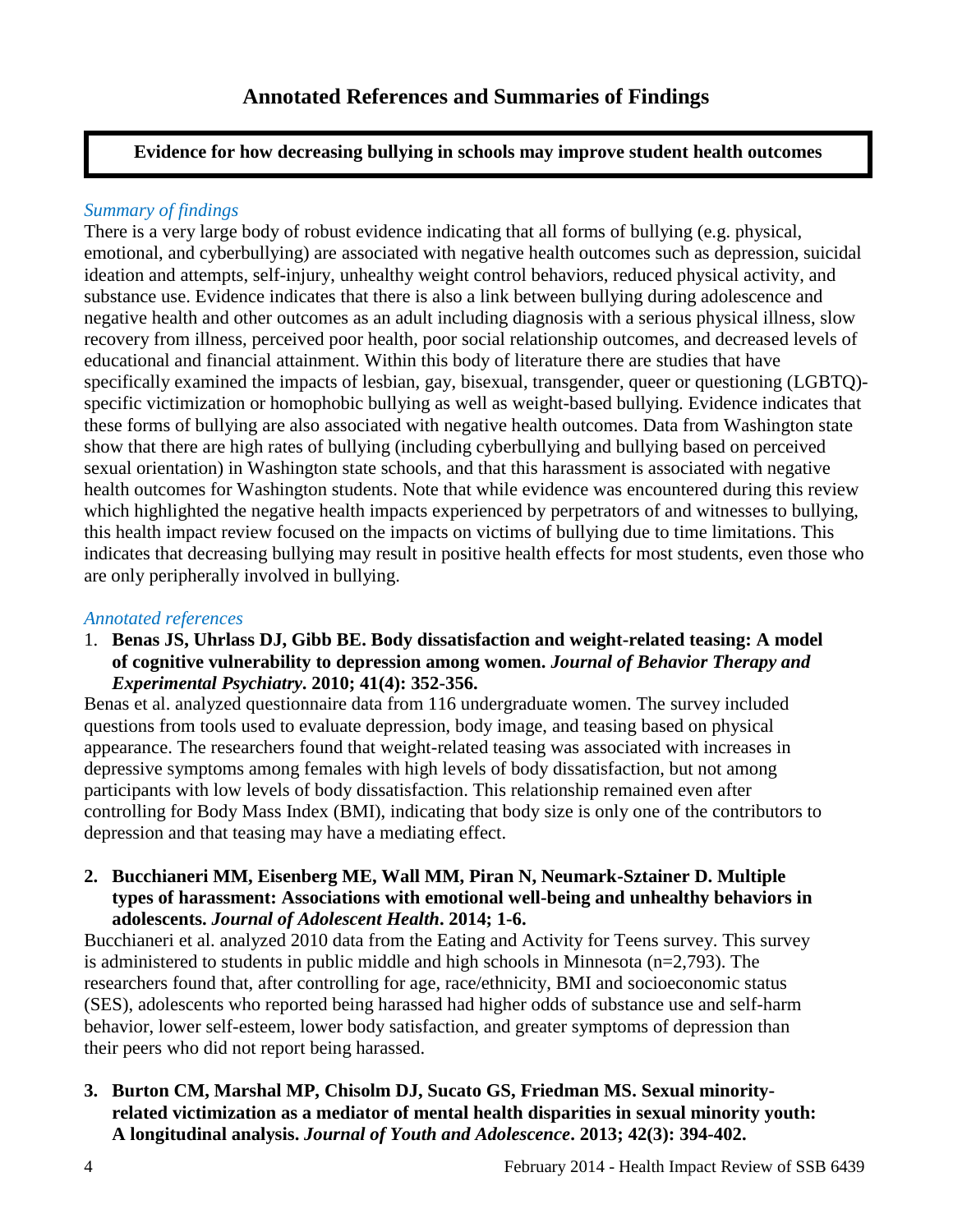Burton et al. analyzed longitudinal survey data from 189 adolescent participants recruited from one adolescent medicine clinic in Ohio and one in Pennsylvania. Participants filled out a battery of questionnaires at wave 1, and again at wave 2 six months later. The researchers classified the participants as either 100% heterosexual or LGBTQ (which included participants who identified as 'mostly heterosexual,' 'mostly homosexual,' or 'homosexual'). LGBTQ-specific victimization was analyzed by participant answers concerning if they were teased/bullied, hit/beaten up, treated unfairly, or called bad names because someone thought the participant was gay or lesbian in the past six months. After controlling for depressive symptoms at baseline, LGBTQ-specific victimization significantly mediated the effect of LGBTQ status on depressive symptoms and suicidality six months later. This indicates that targeted harassment and victimization are partly responsible for the higher levels of depressive symptoms and suicidality found in LGBTQ youth.

#### **4. Fedewa A, Ahn S. The effects of bullying and peer victimization on sexual-minority and heterosexual youths: A quantitative meta-analysis of the literature.** *Journal of Glbt Family Studies***. 2011; 7(4): 398-418.**

Fedewa and Ahn conducted a meta-analysis of the published and unpublished literature on the effects of homophobic bullying on youth between 1999 and 2010. Eighteen studies fit their inclusion criteria. Because some of these studies included multiple samples (e.g. one sample for male participants and one sample for female participants), Fedewa and Ahn analyzed the studies as 22 independent samples. The combined results from the studies indicated that lesbian, gay, and bisexual youth were much more likely to be bullied, teased, and victimized by peers than heterosexual youth. Again, using combined odds ratios from all studies, Fedewa and Ahn found that lesbian, gay, and bisexual youth were more likely to experience an unwelcoming school climate, suicidal ideation, suicide attempt, sexual and physical abuse, mental health problems, and substance use than heterosexual youth. In addition, combined odds ratios also indicated that homophobic bullying was associated with psychological, physical, and social problems for lesbian, gay, and bisexual youth. These outcomes include: suicide attempts, mental health problems, hostile school climate or lack of school belonging, absence of social support from friends and family, and externalizing/behavioral problems.

# **5. Gonsalves D, Hawk H, Goodenow C. Unhealthy weight control behaviors and related risk factors in Massachusetts middle and high school students.** *Maternal and Child Health Journal***. 2013; 15.**

Gonsalves et al. analyzed data from the Massachusetts Youth Health Survey conducted in middle and high schools. The researchers found that high school students who reported being involved in bullying (either as a bully, a victim, or both) had 2.5 times higher odds of reporting unhealthy weight control behaviors, while middle school students involved in bullying had 1.8 times higher odds of reporting unhealthy weight behaviors than their peers after controlling for sex and race/ethnicity. Unhealthy weight control behaviors included fasting, vomiting purposely after eating, and taking diet pills without a doctor's permission.

## **6. Healthy Youth Survey. QxQ Analysis. 2012. Accessed February 10, 2014. Available from [http://www.askhys.net/Analyzer.](http://www.askhys.net/Analyzer)**

Data from the 2012 Washington State Healthy Youth Survey indicate that over 30% of  $6<sup>th</sup>$  and  $8<sup>th</sup>$ graders, over 25% of  $10^{th}$  graders, and nearly 20% of  $12^{th}$  graders reported that they had been bullied in the past 30 days. These data also show that students who are bullied are significantly more likely to report a number of negative health outcomes such as depression, suicide contemplation and attempt, decreased physical activity, lower grades, low commitment to school, and skipping breakfast. These survey data also indicate that there are high rates of cyberbullying in Washington schools with over 10%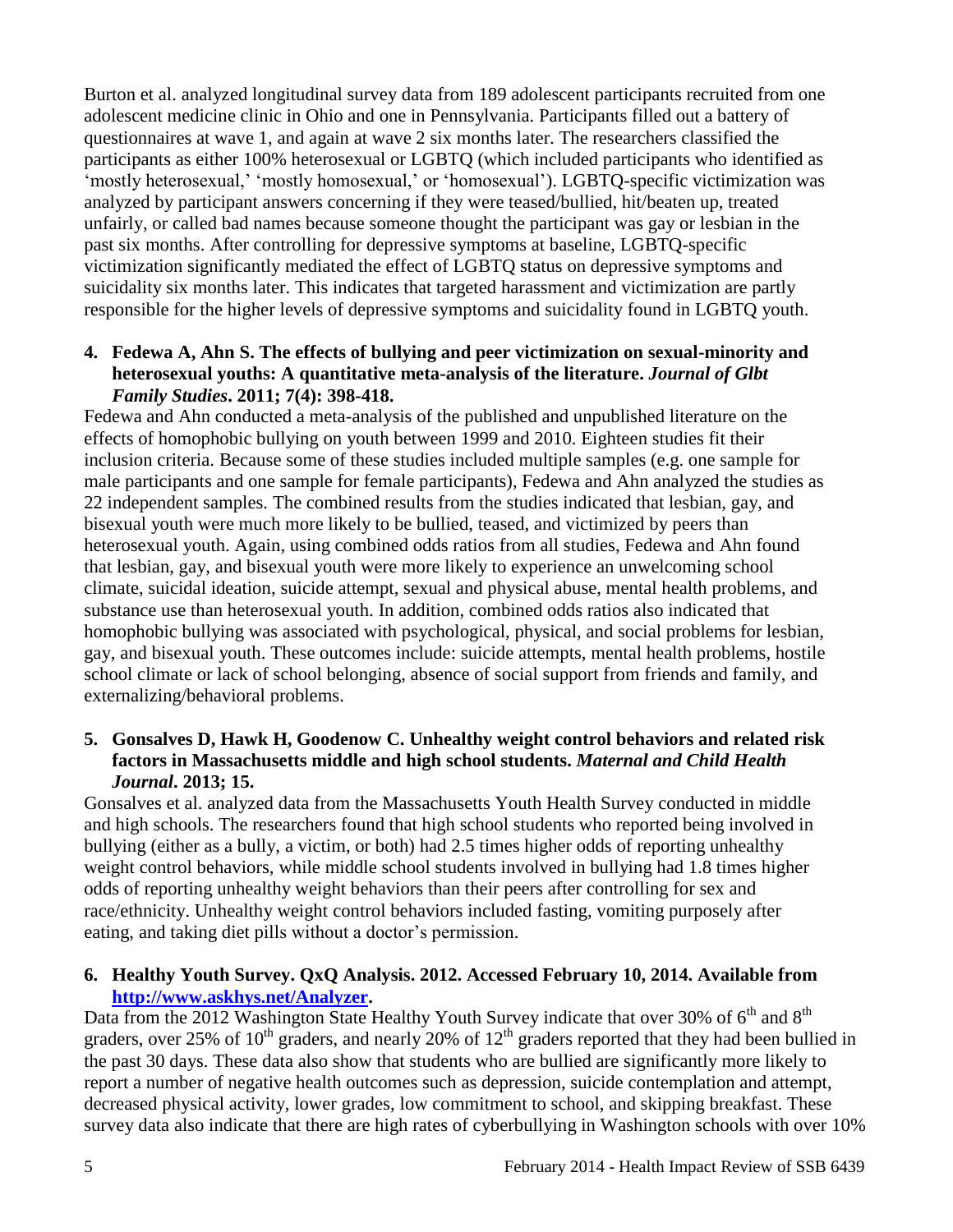of surveyed students indicating that they had been bullied, harassed, or intimidated via computer or cell phone in the past 30 days. These youth who have been cyberbullied are also significantly more likely to report negative health outcomes. In addition, these data indicate that almost  $12\%$  of  $8<sup>th</sup>$  grade students, nearly 11% of 10<sup>th</sup> grade students, and about 7% of  $12<sup>th</sup>$  grade students have been harassed at school due to perceived sexual orientation. These students (regardless of how they actually identify) are significantly more likely than their peers who have not been subjected to such harassment to experience more risk factors and negative health outcomes. For example, youth who are harassed for being perceived as gay, lesbian, or bisexual are more likely to be currently using alcohol, cigarettes, marijuana, or other illegal drugs; are more likely to have been involved in a physical fight at school; are less likely to be living with their parents (e.g. are homeless, living in a shelter, living with friends); have lower grades; and are more likely to suffer from depression; and to contemplate or attempt suicide. Note that this information only indicates the existence of an association between bullying and negative health outcomes and does not indicate causation. This basic analysis of the data did not control for potential confounding factors.

### **7. Jensen CD, Cushing CC, Elledge AR. Associations between teasing, quality of life, and physical activity among preadolescent children.** *Journal of Pediatric Psychology***. 2013; 8.**

Jensen et al. analyzed data from preadolescent participants who were recruited though a Midwestern public school district. They collected the first wave of data in the fall of 2010 (n=304) and the second wave of data in fall of 2011 (which included 108 of participants from the first sample). The researchers found that children with BMIs classified in the overweight or obese range who experienced teasing during physical activity were more likely to report poorer health-related quality of life one year later. In addition, children with average weight who experienced teasing during physical activity were at increased risk for reduced physical activity one year later.

# **8. LeVasseur MT, Kelvin EA, Grosskopf NA. Intersecting identities and the association between bullying and suicide attempt among New York city youths: Results from the 2009 New York city youth risk behavior survey.** *American Journal of Public Health.* **2013; 103(6): 1082-9.**

LeVasseur et al. analyzed data from the 2009 New York City Youth Risk Behavior Survey  $(n=11,887)$ . The researchers classified any student who identified as lesbian, gay, or bisexual as non-heterosexual and any student who identified as heterosexual or 'unsure' as heterosexual. They found that youth who did not identify as heterosexual were more likely to report being bullied, and also more likely to report attempting suicide than their heterosexual peers. In addition, youth who reported being bullied had 2.98 higher odds of suicide attempt than youth who had not been bullied.

### **9. Schneider SK, O'Donnell L, Stueve A, Coulter RW. Cyberbullying, school bullying, and psychological distress: A regional census of high school students.** *American Journal of Public Health***. 2012; 102(1): 171-7.**

Schneider et al. analyzed data from a census of high school students from Massachusetts (n=20,406). The researchers found that students who did not identify as heterosexual were more likely to be victims of both cyberbullying and school bullying than their heterosexual peers. They also found that youth who were victims of bullying reported lower school performance and attachment; higher levels of distress; increased depressive symptoms; and higher rates of selfinjury, suicidal ideation, and suicide attempts.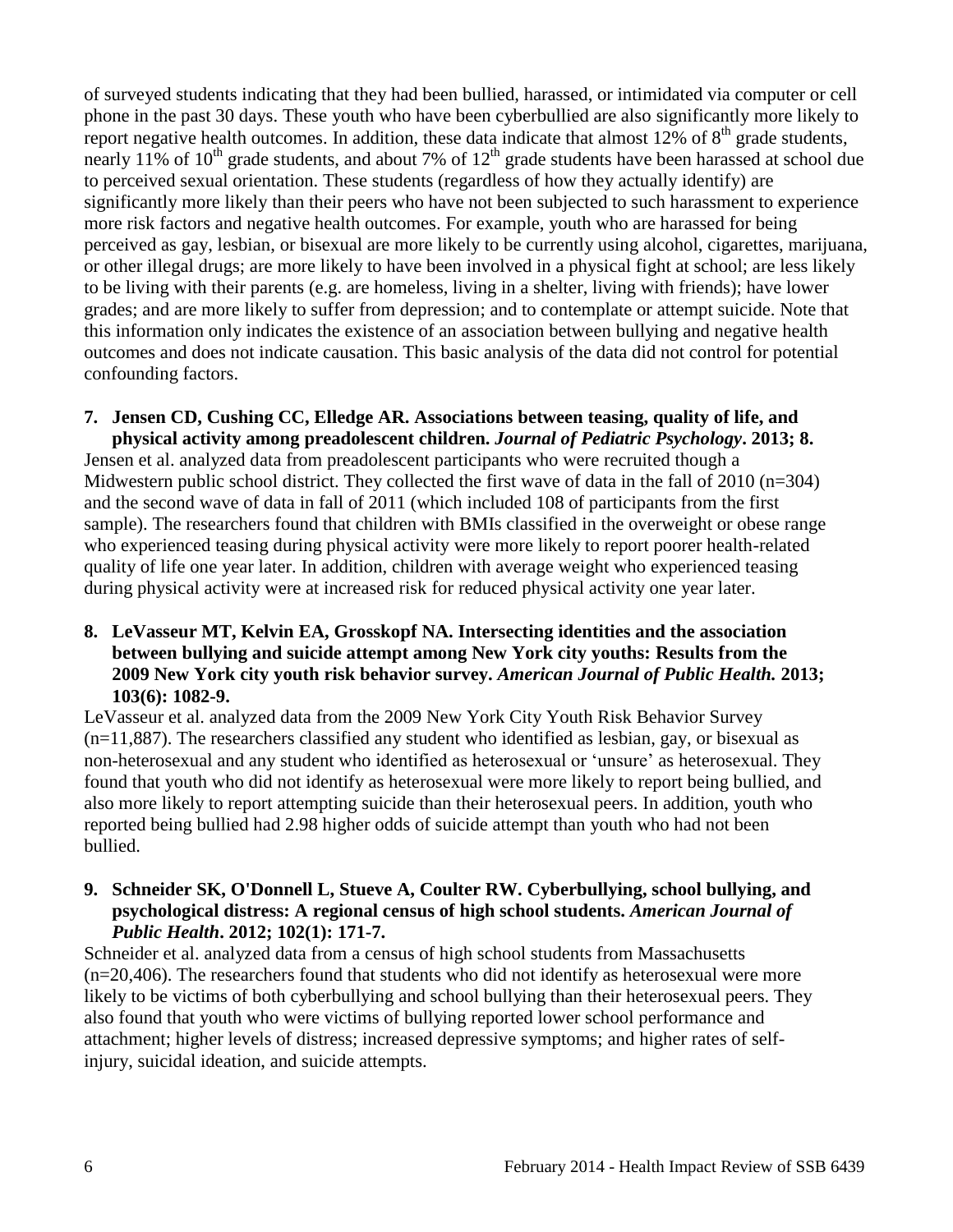# **10. Wolke D, Copeland WE, Angold A, Costello EJ. Impact of bullying in childhood on adult health, wealth, crime, and social outcomes.** *Psychological Science (Sage Publications Inc.).* **2013; 24(10).**

Wolke et al. analyzed data from the Great Smoky Mountain Study, a longitudinal study which followed three cohorts of children through age 26. At intake, participants were from 11 counties in North Carolina. The study had an 80% participation rate (n=1,420). After adjusting for childhood family hardships (e.g. socioeconomic position, family stability, maltreatment) and child psychiatric problems (e.g. depression, anxiety, disruptive behavior), the researchers found that being a victim of bullying, including victims of bullying who were also bully perpetrators ('bully-victims'), was a predictor of diminished health, wealth, and social relationships in adulthood. After controlling for confounding factors the researchers found that bullying involvement did not predict risky or illegal behavior in adulthood. In addition, they found a dose-response effect of being bullied on poor wealth and social outcomes—indicating that being bullied chronically lead to worse adult outcomes on these measures than being bullied at one point in time. The health outcomes included several measures such as diagnosis with a serious physical illness, sexually transmitted infection, or mental disorder; BMI; smoking; self-perceived poor health; high illness-contagion risk; and slow recovery from illness. The wealth outcome included measures of financial and educational attainment. The social relationship outcome included measures of marital, parenthood, and divorce status; quality of subject's relationships; violence in a romantic relationship; poor relationship with one's parents; absence of a best friend; and problems making friends.

**Evidence for how decreasing bullying in schools may improve health outcomes, particularly for LGBTQ students—a population at high risk for being bullied**

#### *Summary of findings*

There is a strong body of evidence indicating that LGBTQ youth are more likely to be bullied than heterosexual youth, even after controlling for potential confounding factors. The evidence indicates that this trend is true for both in-person bullying and cyberbullying. A study conducted in Seattle schools found similar trends. The body of evidence on this topic is broad and a preliminary review of the literature yielded no studies contradicting these findings. Because LGBTQ youth are more likely to be bullied than their heterosexual peers, and because bullying is associated with negative health outcomes, decreasing bullying in schools has strong potential to improve health outcomes particularly for LGBTQ students. A few studies are cited here as examples of the literature.

#### *Annotated references*

#### **11. Berlan ED, Corliss HL, Field AE, Goodman E, Austin SB. Sexual orientation and bullying among adolescents in the Growing Up Today Study.** *The Journal of Adolescent Health : Official Publication of the Society for Adolescent Medicine***. 2010; 46(4): 366-71.**

Berlan et al. analyzed data from the 2001 Growing Up Today Study. Respondents were between the ages of 14 and 22 years (n=7,559). The researchers found, after controlling for potential confounding factors such as age, race/ethnicity, and weight, that 'mostly heterosexual males,' and 'gay males' were more likely to report being bullied than 'heterosexual males.' In addition, lesbian youth were over three times as likely to report being bullied as their heterosexual female peers. Berlan et al. also found that 'mostly heterosexual females,' 'bisexual females,' and 'lesbians' were more likely to report being bullied than 'heterosexual females.' They also found that females who identified as mostly heterosexual and bisexual were more likely to report bullying others than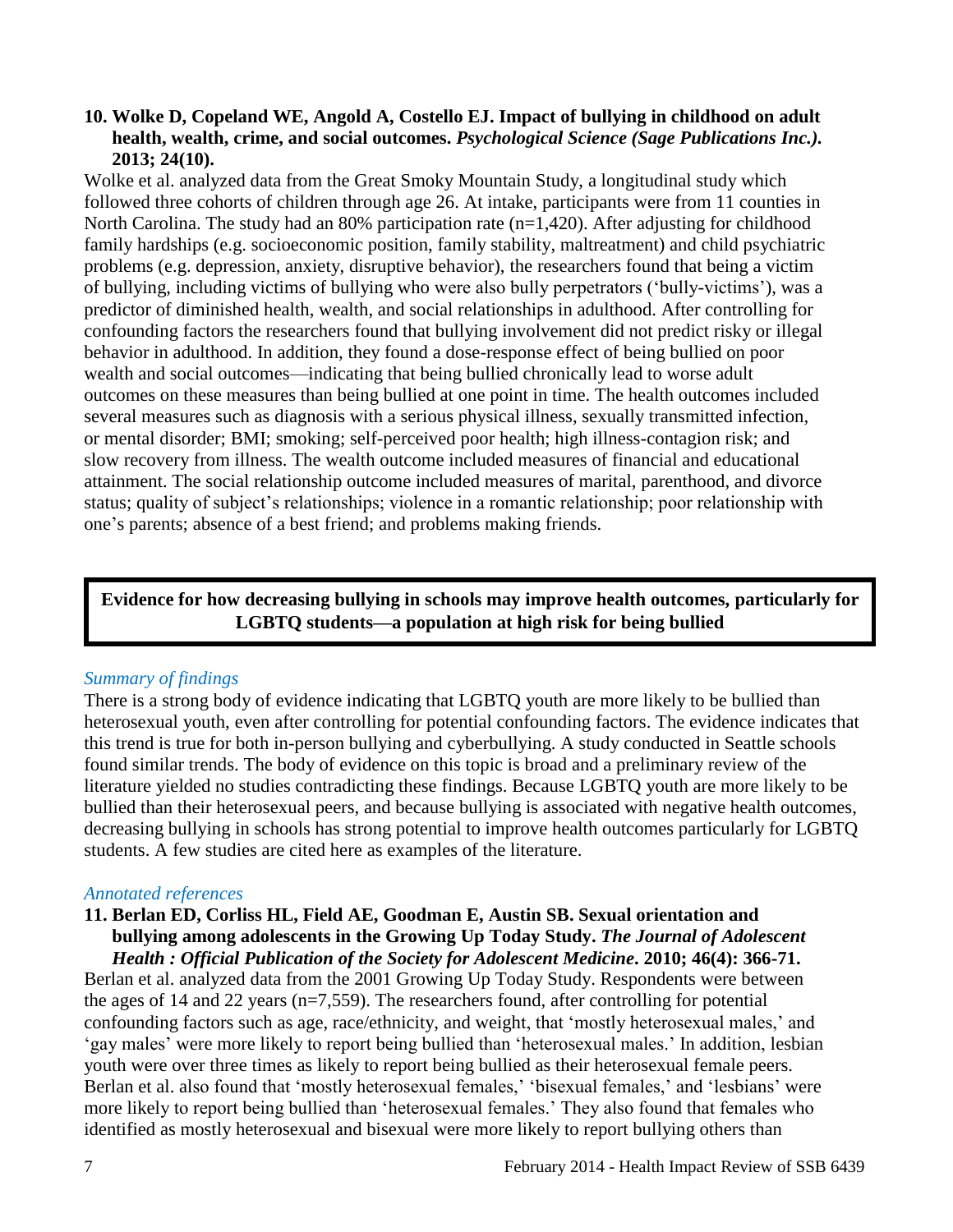heterosexual females, while gay males were much less likely to report bullying others than heterosexual males.

# **12. Fedewa A, Ahn S. The effects of bullying and peer victimization on sexual-minority and heterosexual youths: A quantitative meta-analysis of the literature.** *Journal of Glbt Family Studies***. 2011; 7(4): 398-418.**

Fedewa et al. conducted a meta-analysis of the published and unpublished literature on the effects of homophobic bullying on youth between 1999 and 2010. Eighteen studies fit their inclusion criteria. Because some of these studies included multiple samples (e.g. one sample for male participants and one sample for female participants), Fedewa et al. analyzed the studies as 22 independent samples. The combined results from the studies indicated that lesbian, gay, and bisexual youth were much more likely to be bullied, teased, and victimized by peers than heterosexual youth. Again, using combined odds ratios from all studies, Fedewa et al. found that lesbian, gay, and bisexual youth were more likely to experience an unwelcoming school climate, suicidal ideation, suicide attempt, sexual and physical abuse, mental health problems, and substance use than heterosexual youth. In addition, combined odds ratios also indicated that homophobic bullying was associated with psychological, physical, and social problems for lesbian, gay, and bisexual youth. These outcomes include: suicide attempts, mental health problems, hostile school climate or lack of school belonging, absence of social support from friends and family, and externalizing/behavioral problems.

# **13. Hillard P, Love L, Franks HM, Laris BA, Coyle KK. "They were only joking": Efforts to decrease LGBTQ bullying and harassment in Seattle Public Schools.** *Journal of School Health***. 2014; 84(1): 1-9.**

Hillard et al. collected data through a student questionnaire at 14 of the 21 middle and high schools in the Seattle Public School District. All students involved in their schools' Gay Straight Alliance (GSA) were invited to complete the survey. The researchers had a 55% response rate. In addition, the researchers conducted focus groups in seven of the schools. The results indicate that GSA students who were LGBTQ were more likely than straight students to experience several forms of harassment. In addition, non-white GSA students were more likely than white GSA students to report most forms of harassment. The researchers also found that students rated the effectiveness of teacher interventions between 'not very effective' and 'somewhat effective.' The students also expressed that some teachers make an effort to stop harassment while others ignore the problem or could intervene more effectively. In the focus groups students provided some suggestions for how to better address harassment: "addressing the problem immediately; using consistent and strong responses; taking time to explain why the words or actions were offensive; involving parents; involving the principal; and having stricter consequences for inappropriate behavior; [and]…integrating bullying and harassment issues into the school curriculum."

# **14. LeVasseur MT, Kelvin EA, Grosskopf NA. Intersecting identities and the association between bullying and suicide attempt among New York City youths: Results from the 2009 New York City Youth Risk Behavior Survey.** *American Journal of Public Health.*  **2013; 103(6): 1082-9.**

LeVasseur et al. analyzed data from the 2009 New York City Youth Risk Behavior Survey (n=11,887). The researchers classified any student who identified as lesbian, gay, or bisexual as non-heterosexual and any student who identified as heterosexual or 'unsure' as heterosexual. They found that youth who did not identify as heterosexual were more likely to report being bullied, and also more likely to report attempting suicide than their heterosexual peers. In addition, youth who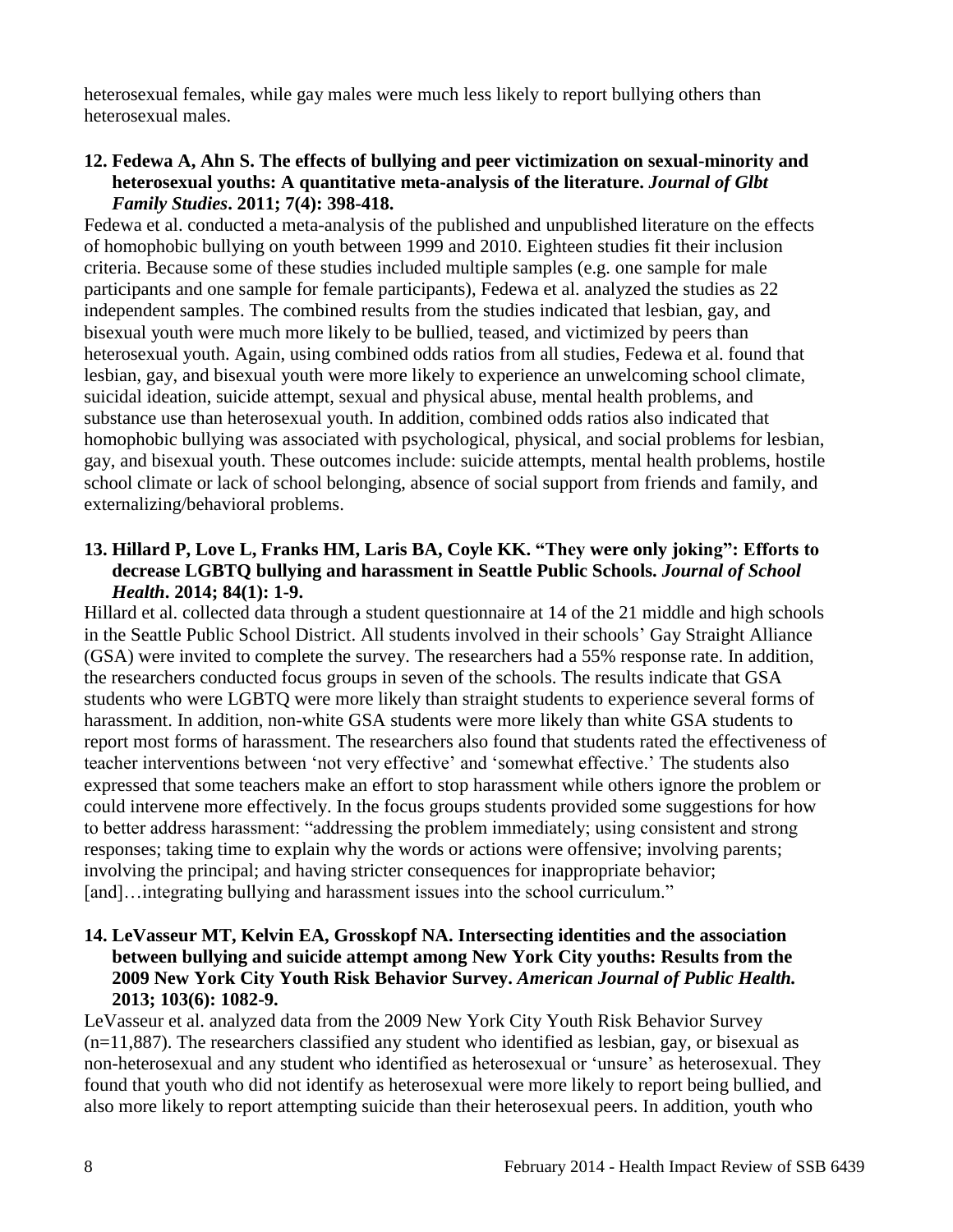reported being bullied had 2.98 higher odds of suicide attempt than youth who had not been bullied.

# **15. Schneider SK, O'Donnell L, Stueve A, Coulter RW. Cyberbullying, school bullying, and psychological distress: A regional census of high school students.** *American Journal of Public Health.* **2012; 102(1): 171-7.**

Schneider et al. analyzed data from a census of high school students from Massachusetts (n=20,406). The researchers found that students who did not identify as heterosexual were more likely to be victims of both cyberbullying and school bullying than their heterosexual peers. They also found that youth who were victims of bullying reported lower school performance and attachment; higher levels of distress; increased depressive symptoms; and higher rates of selfinjury, suicidal ideation, and suicide attempts.

# **Evidence for how decreasing bullying in schools may improve health outcomes, particularly for underweight and overweight students—populations at high risk for being bullied**

# *Summary of findings*

There is some evidence that both youth with BMIs above average and those with BMIs below average are more likely to be bullied than youth with average BMIs. This trend has been found across several types of bullying including physical, verbal, relational, and cyberbullying. Although there is a broad body of strong evidence supporting these findings nationally, data from the 2012 Washington Youth Survey (aggregating data for all counties in the state) indicate that BMI (based on self-reported weight and height) was not associated with bullying rates. The survey data however show that students who indicated that they were trying to gain or lose weight did report being bullied at higher rates than students who were not trying to do anything about their weight. In addition, one longitudinal study which included data collected in Seattle, Washington found that obese children (defined using body mass index) were more likely to be bullied even after controlling for potential confounding factors such as gender, race, socioeconomic position, school racial and socioeconomic composition, mother- and teacher-reported child social skills, and child academic achievement. Because evidence indicates that overweight and underweight students may be more likely to experience bullying, and the literature provides very strong evidence that being bullied is associated with negative health outcomes, decreasing bullying has the potential to improve health outcomes among these student populations. A few articles highlighting this relationship are cited here as examples of the literature.

#### *Annotated references*

## **16. Healthy Youth Survey. QxQ Analysis. 2012. Accessed February 10, 2014. Available from [http://www.askhys.net/Analyzer.](http://www.askhys.net/Analyzer)**

Data from the 2012 Washington State Healthy Youth Survey indicate that students who were overweight or obese did not report significantly higher levels of bullying than their peers who were not overweight. BMI was calculated using self-reported height and weight. Students who indicated that they were trying to lose weight did report being bullied at higher rates than students who were trying to stay the same weight or not trying to do anything about their weight. In addition, students that were trying to gain weight also reported being bullied at higher rates than students who were not trying to do anything about their weight. Note that this is a basic analysis of the data which did not control for potential confounding factors and does not indicate causation.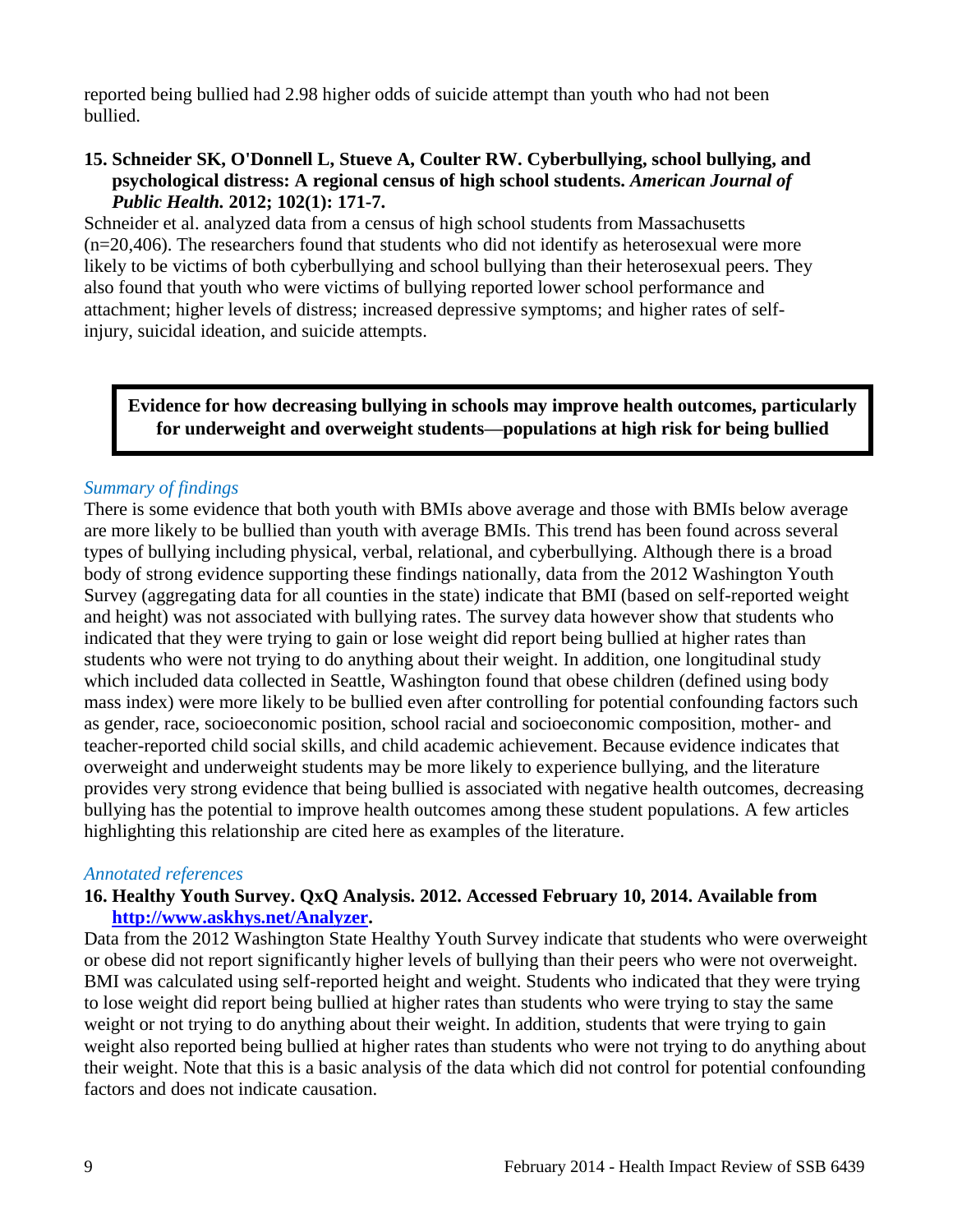# **17. Puhl RM, Luedicke J, Heuer C. Weight-based victimization toward overweight adolescents: Observations and reactions of peers.** *The Journal of School Health***. 2011; 81(11): 696-703.**

Puhl et al. provided a detailed literature review in their introduction citing a number of studies which indicate that the likelihood of verbal, relational, and physical peer victimization increases with BMI. The researchers collected self-reported data via questionnaires from two high schools in Connecticut. A total of 1,555 students from grades nine through 12 completed the survey. Forty-one percent of the participants identified weight as the primary reason that students are bullied (followed by 38% who identified sexual orientation as the primary reason). The majority of participants indicated that they have observed weight-based bullying, with less than 5% of students indicating that they have never observed weight-based bullying.

#### **18. Puhl RM, Peterson JL, Luedicke J. Weight-based victimization: Bullying experiences of weight loss treatment-seeking youth.** *Pediatrics***. 2013; 131(1): 1-9.**

Puhl et al. conducted online self-report surveys with adolescents (ages 14-18 years) enrolled in youth weight loss programs (n=361). They had a response rate of 27.3%. A majority of the participants (64%) indicated that they had experienced weight-based victimization. Participants reported that they were bullied by peers, friends, and adults (including physical education and other teachers, coaches, and parents). The youth also reported several types of victimization: verbal, relational, physical and cyberbullying. As body weight increased, participants were more likely to report weight-based victimization.

# **19. Lumeng JC, Forrest P, Appugliese, DP, Kaciroti N, Corwyn RF, Bradley RH. Weight status as a predictor of being bullied in third through sixth grades. Pediatrics. 2010; 125(6): e1301-e1307.**

Lumeng et al. analyzed data from a longitudinal study focused on child behavior and development. Participants were recruited at birth beginning in 1991 from ten cities across the country, including Seattle, Washington (n=821). The youth, their teachers, and their mothers completed questionnaires. The researchers found that obese children (defined using body mass index) were more likely to be bullied even after controlling for potential confounding factors such as gender, race, socioeconomic position, academic achievement, school racial and socioeconomic composition, and mother- and teacher-reported child social skills.

#### **20. Wang J Iannotti RJ, Luk JW. Bullying victimization among underweight and overweight U.S. youth: Differential associations for boys and girls.** *The Journal of Adolescent Health: Official Publication of the Society for Adolescent Medicine***. 2010; 47(1): 99-101.**

Wang et al. analyzed data from the 2005-2006 United States' Health Behavior in School-Aged Children study. Students in grades six through ten completed in-school surveys (n=6,939). The researchers found that underweight males were more likely to be victims of physical bullying while overweight males and obese females were more likely to be victimized verbally. Underweight females were at higher risk for being victimized relationally than other youth.

# **Evidence for how improving health outcomes for LGBTQ students may decrease health disparities**

*Summary of findings*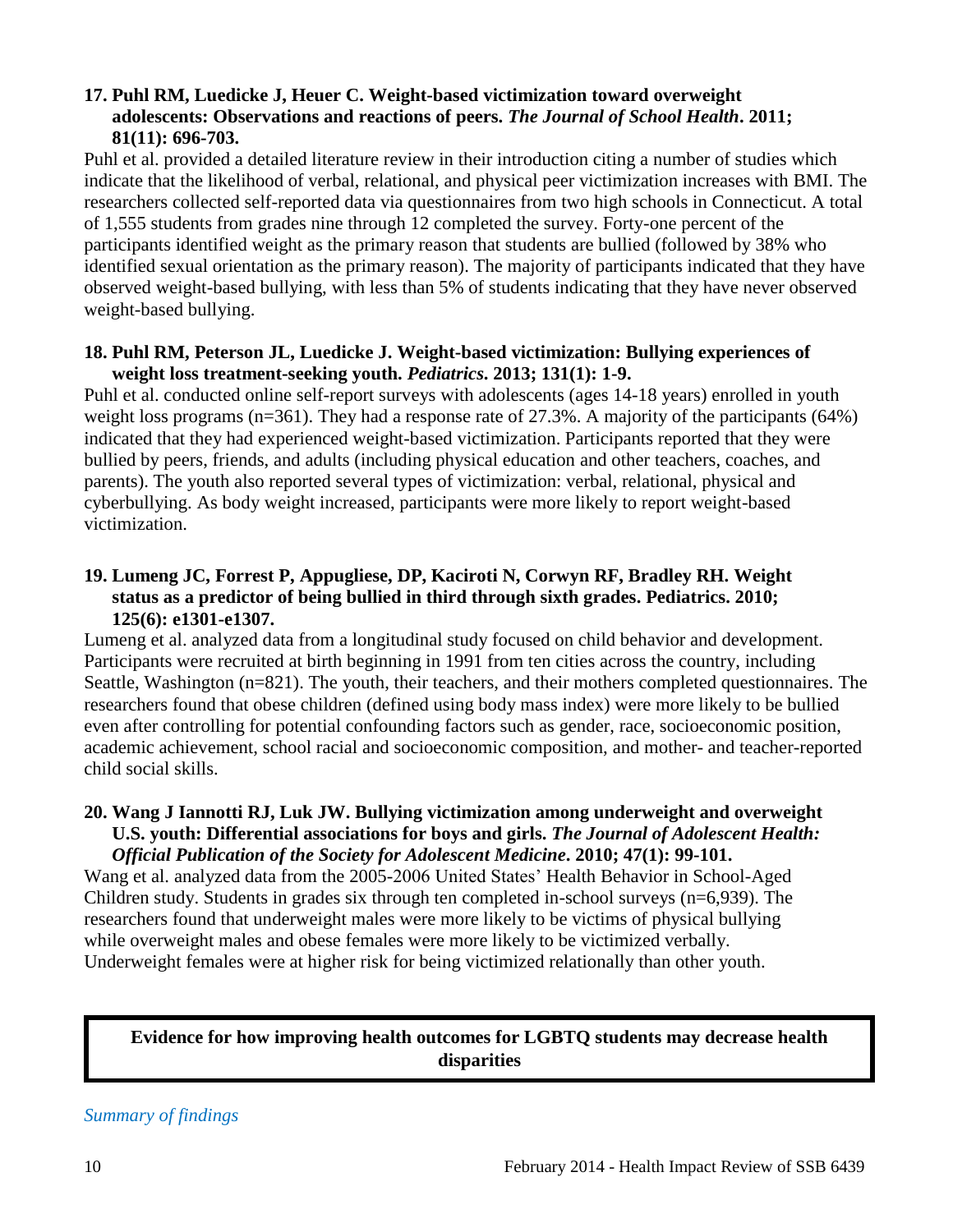There is very strong evidence indicating that LGBTQ adults and youth disproportionately experience many negative health outcomes. Many of the negative health outcomes disproportionally experienced by LGBTQ youth are the same health problems that are associated with being bullied. Therefore improving health outcomes for this student population by decreasing bullying has strong potential to decrease health disparities. This is supported by a very large body of evidence. For example data indicate that LGBTQ youth are more likely to consider or attempt suicide; skip school because they feel unsafe; have property damaged or stolen while at school; use alcohol, tobacco, and other illegal substances; and have a high Body Mass Index (BMI). Data from the Washington State Healthy Youth Survey also indicate that students who are harassed at school due to their perceived sexual orientation (irrespective of how they actually identify) are also more likely to suffer from negative health outcomes such as substance use; homelessness; lower grades; and suicide contemplation or attempts. This provides some insights into the social stigma, harassment, and discrimination that exist in Washington's schools in relation to sexual orientation, and the negative health outcomes that are associated with this stigma. A few recent articles are presented here as examples of the large body of literature on health disparities by sexual orientation.

## *Annotated references*

#### **21. Balsam KF, Beadnell B, Riggs KR. Understanding sexual orientation health disparities in smoking: A population-based analysis.** *American Journal of Orthopsychiatry***. 2012; 82(4): 482-493.**

Balsam et al. analyzed Washington State Behavioral Risk Factor Surveillance System data from 2003 to 2007. Survey participants were asked to indicate whether they consider themselves to be 'heterosexual,' 'homosexual,' or 'bisexual, or something else.' Respondents who recorded 'other' or 'don't know/not sure' were excluded from analysis. The researchers found that respondents who self-identified as lesbian, gay, or bisexual were more likely to smoke cigarettes. The researchers conducted modeling in order to identify protective factors and risk factors for smoking. They found that psychological distress and life dissatisfaction were risk factors for lesbian, gay, and bisexual populations. They point to other research which has found higher levels of anxiety and depression among LGBTQ individuals. Balsam et al. found that alcohol use is a risk factor for smoking, and they also pointed to previously published evidence that alcohol use rates are higher among LGBTQ populations. They also found tobacco marketing targeted at LGBTQ communities as well as single relationship status were risk enhancers for smoking. Note that the researchers also identified protective factors among lesbian, gay, and bisexual participants such as higher education levels. In addition, there are trends that are unique to subpopulations (such as different risk or protective factors for bisexual women than for lesbian women), so the researchers are careful not to generalize findings that are unique to specific subpopulations.

### **22. Duncan DT, Hatzenbuehler ML. Lesbian, gay, bisexual, and transgender hate crimes and suicidality among a population-based sample of sexual-minority adolescents in Boston.**  *American Journal of Public Health***. 2013; 5.**

Duncan and Hatzenbuehler analyzed 2008 Boston Youth Survey data for 9th through 12th graders. They aggregated data from all students who self-identified as 'mostly heterosexual,' 'bisexual,' 'mostly homosexual,' 'gay or lesbian,' or 'unsure.' The researchers found that LGBTQ adolescents were more likely to contemplate and attempt suicide than their heterosexual peers. Nearly one third of LGBTQ adolescents reported suicidal ideation in the past year compared to 9.43% of heterosexual youth. They also found that LGBTQ youth who contemplated or attempted suicide were more likely to live in neighborhoods with higher LGBTQ assault hate crimes.

# **23. Healthy Youth Survey. QxQ Analysis. 2012. Accessed February 3, 2014. Available from [http://www.askhys.net/Analyzer.](http://www.askhys.net/Analyzer)**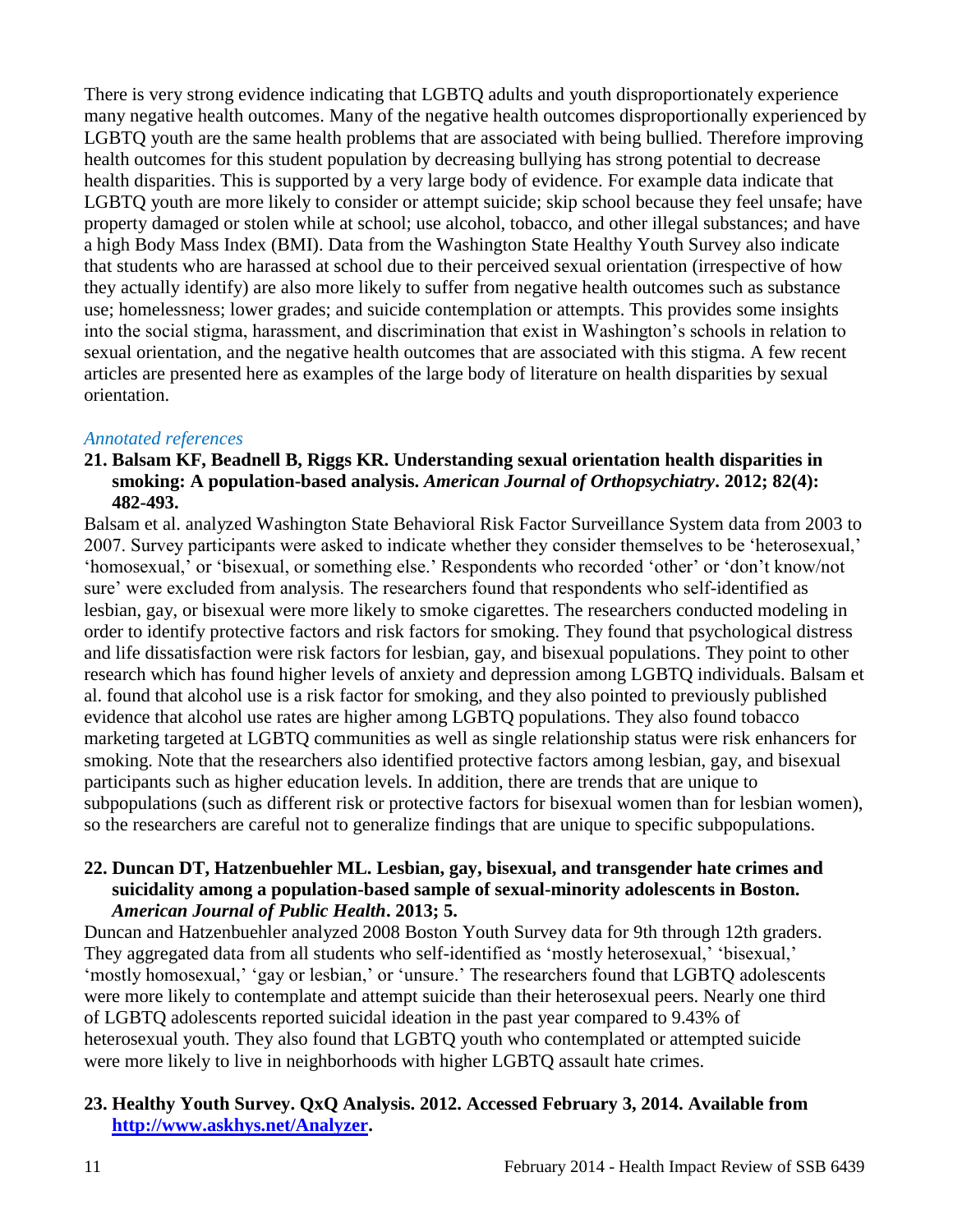Data from the 2012 Washington State Healthy Youth Survey indicate that almost 12% of  $8<sup>th</sup>$  grade students, nearly 11% of  $10^{th}$  grade students, and about 7% of  $12^{th}$  students have been harassed at school due to perceived sexual orientation. These students (regardless of how they actually identify) are significantly more likely than their peers who have not been subjected to such harassment to experience more risk factors and negative health outcomes. For example, youth who are harassed for being perceived as gay, lesbian, or bisexual are more likely to be currently using alcohol, cigarettes, marijuana, or other illegal drugs; are more likely to have been involved in a physical fight at school; are less likely to be living with their parents (e.g. are homeless, living in a shelter, living with friends); have lower grades; and are more likely to suffer from depression and to contemplate or attempt suicide. Note that this information only indicates the existence of an association between harassment based on perceived sexual orientation and these negative health outcomes and does not indicate causation. This basic analysis of the data did not control for confounding factors. This provides some insight into the social stigma, harassment, and discrimination that exists in Washington's public schools in relation to sexual orientation, and the negative health outcomes that are associated with this harassment.

#### **24. Rosario M, Corliss HL, Everett BG, et al. Sexual orientation disparities in cancer-related risk behaviors of tobacco, alcohol, sexual behaviors, and diet and physical activity: Pooled Youth Risk Behavior Surveys.** *American Journal of Public Health***. 2013; 3.**

Rosario et al. analyzed Youth Risk Behavior Survey (YRBS) data for 14 of the 15 jurisdictions in the United States that conduct these surveys and collect data on sexual orientation (n=65,871). They defined sexual orientation using survey questions relating to sexual attractions, gender of sexual partners, or sexual identity. In addition, they classified any student who indicated that they were uncertain of their sexual identity as having same-sex orientation. The researchers found that youth who indicated same-sex orientation reported more cancer-related risk behaviors than did heterosexual students. For example, youth who indicated same-sex orientation were more likely to have a high BMI and to use substances such as alcohol, cigarettes, and other tobacco products.

# **25. Russell ST, Everett BG, Rosario M, Birkett MA. Indicators of victimization and sexual orientation among adolescents: Analyses from Youth Risk Behavior Surveys.** *American Journal of Public Health***. 2013; 2.**

Russell et al. analyzed YRBS data from 13 jurisdictions that collect YRBS surveys and measured either sexual orientation identification or gender of sexual partners (n=48,879). The data revealed that students who reported same-sex orientation in their identity or behavior were significantly more likely to report fighting, skipping school because they felt unsafe, and having property damaged or stolen while at school. LGBTQ youth also reported higher scores on indicators of victimization. The researchers also point out nuanced differences in outcomes between subpopulations of LGBTQ youth, indicating that it is important to consider the unique needs and experiences of each subpopulation.

# **Evidence for how improving health outcomes for underweight and overweight students may decrease health disparities**

# *Summary of findings*

There is some evidence that both underweight and overweight individuals are more likely than average weight individuals to experience some of the same negative health outcomes associated with being bullied, such as depression and suicide ideation and attempts. This indicates that improving health outcomes for these populations by decreasing bullying has potential to decrease health disparities.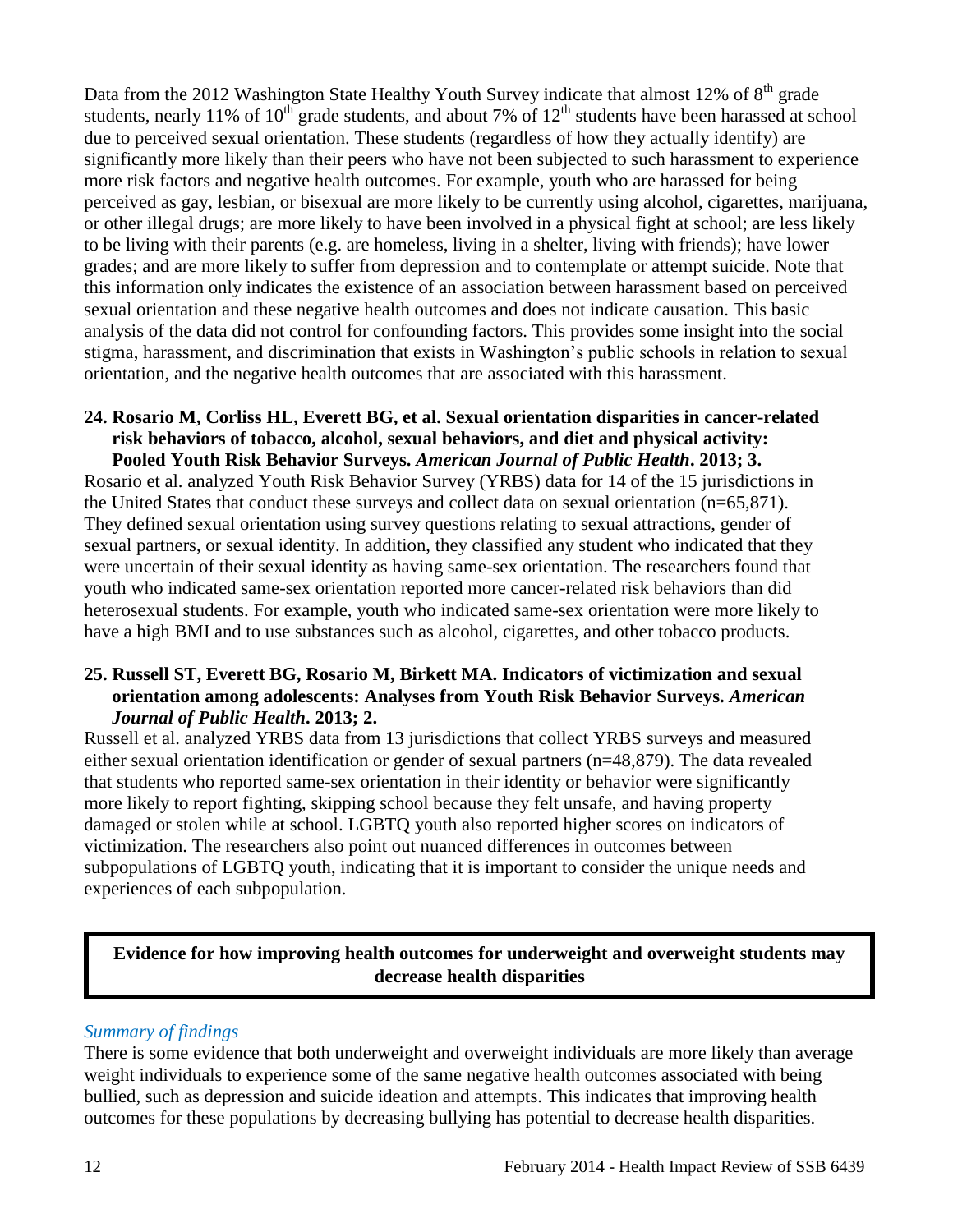Although there is a relatively broad body of literature on the positive association between BMI and depression, suicide, and substance abuse, the findings have been mixed. Some studies have found a positive association between being underweight or overweight and depression, suicide ideation or attempts while other studies have found no association or a negative association. The literature that focuses on adolescents is more consistent, with a majority of the evidence indicating that being underweight or overweight is associated with depression and suicide ideation or attempts among youth. Data from the Washington Healthy Youth Survey indicate that in some (but not all) grades, being in a BMI range classified as 'obese' is associated with significantly higher rates of depression, suicide contemplation, and smoking cigarettes. A few examples from the literature on this topic are cited here.

#### *Annotated references*

#### **26. Cortese S, Falissard B, Angriman M, et al. The relationship between body size and depression symptoms in adolescents.** *The Journal of Pediatrics.* **2009; 154(1) 86-90.**

Cortese et al. analyzed survey data from 678 youth (ages 11 to 14 years) from seven junior high schools in Verona, Italy. The researchers explored the relationship between BMI and Children's Depression Inventory (CDI) scores. They found that, after controlling for SES and age, underweight and heavier-than-average female participants and obese male participants had the highest depression scores.

#### **27. Eaton DK, Lowry R, Brener ND, Galuska DA, Crosby AE. Associations of body mass index and perceived weight with suicide ideation and suicide attempts among US high school students.** *Archives of Pediatrics & Adolescent Medicine***. 2005; 159(6): 513-9.**

Eaton et al. analyzed data from the 2001 Youth Risk Behavior Survey for students from  $9<sup>th</sup>$  through  $12<sup>th</sup>$  grades (n=13,601). They found that, after controlling for potential confounding factors, BMI was associated with suicide ideation and suicide attempts. The odds of suicide ideation were greater among students who were underweight and overweight than among students who were average weight. This trend was also true among white students for suicide attempts. The researchers also found a positive association between BMI category and perceived weight. Eaton et al. found that student perceived weight mediated the relationship between BMI and suicide ideation/attempts. They found that students who perceived themselves as underweight or overweight had greater odds of suicide ideation. Among white students, perceiving oneself as very underweight or very overweight was also associated with greater odds of suicide attempts. For black and Hispanic students, perceiving oneself as very underweight was associated with greater odds for suicide attempts.

#### **28. Frisco ML, Houle JN, Martin MA. Adolescent weight and depressive symptoms: For whom is weight a burden?.** *Social Science Quarterly***. 2009; 90(4): 1019-1038.**

Frisco et al. analyzed data from the Add Health Survey, a school-based, longitudinal national survey of  $7<sup>th</sup>$  through  $12<sup>th</sup>$  graders. The data also included interviewer-measured height and weight. The researchers found that being overweight or obese is not associated with depressive symptoms among males, but being underweight is. Underweight males had almost 2.5 times greater odds of reporting depressive symptoms than their average-weight peers. The researchers found no relationship between BMI and depressive symptoms for female participants.

### **29. Goldfield GS, Moore C, Henderson K, Buchholz A, Obeid N, Flament MF. Body dissatisfaction, dietary restraint, depression, and weight status in adolescents.** *The Journal of School Health***. 2010; 80 (4): 186-92.**

Goldfield et al. analyzed survey data from 7-12 graders (n=1,490). The questionnaires included questions on body image, eating behavior, and mood. The researchers also measured the participants'